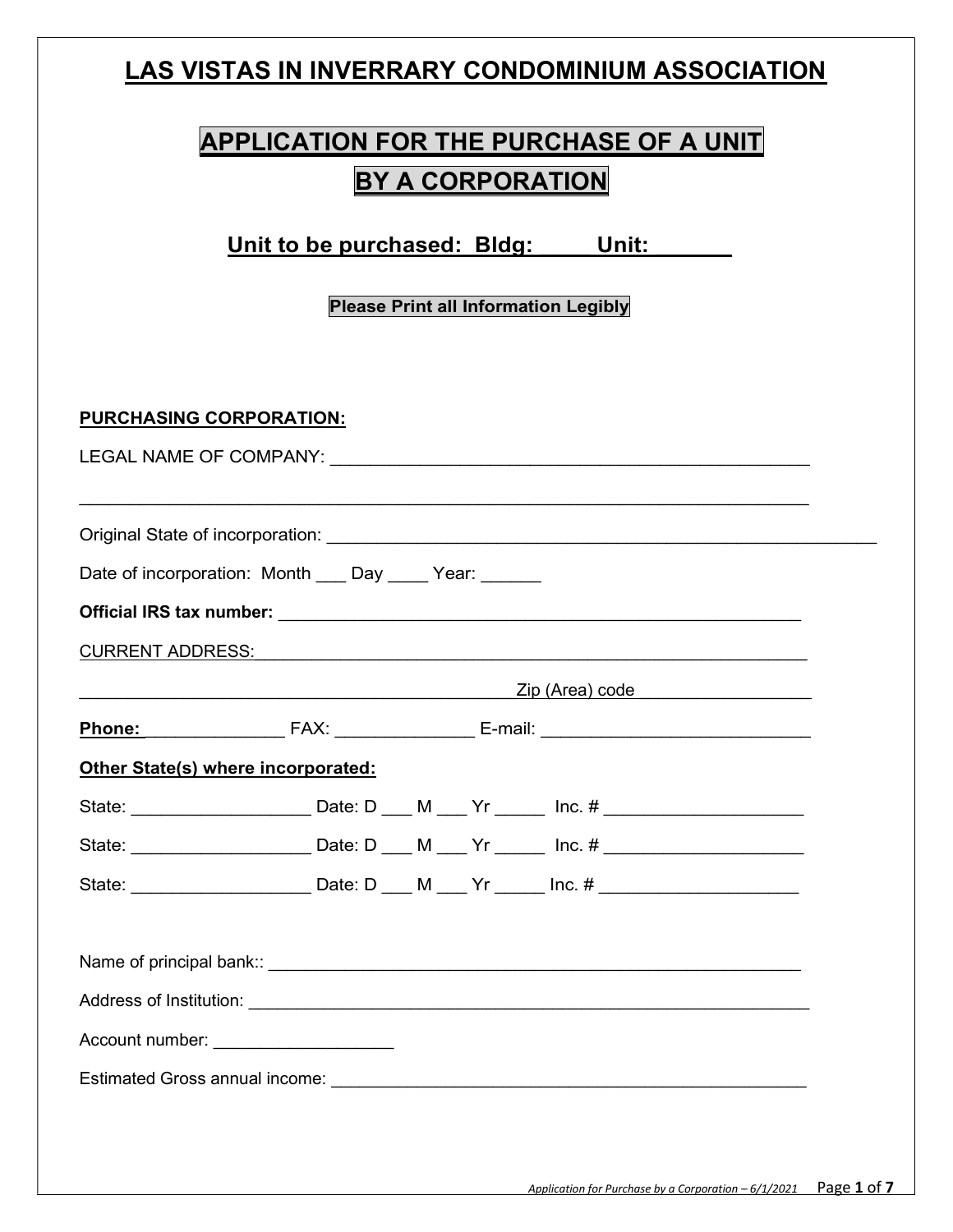| <b>CORPORATION APPLICATION</b>                                                   |                                                                                  |  |
|----------------------------------------------------------------------------------|----------------------------------------------------------------------------------|--|
|                                                                                  |                                                                                  |  |
|                                                                                  |                                                                                  |  |
|                                                                                  |                                                                                  |  |
| TELEPHONE: (_____) __________________________CELL: (____) ______________________ |                                                                                  |  |
|                                                                                  |                                                                                  |  |
|                                                                                  |                                                                                  |  |
|                                                                                  |                                                                                  |  |
|                                                                                  |                                                                                  |  |
|                                                                                  | ,我们也不会有什么。""我们的人,我们也不会有什么?""我们的人,我们也不会有什么?""我们的人,我们也不会有什么?""我们的人,我们也不会有什么?""我们的人 |  |
|                                                                                  |                                                                                  |  |
|                                                                                  |                                                                                  |  |
|                                                                                  |                                                                                  |  |
|                                                                                  |                                                                                  |  |
| TELEPHONE: (_____) _______________________CELL: (____) _________________________ |                                                                                  |  |
|                                                                                  |                                                                                  |  |
|                                                                                  |                                                                                  |  |
|                                                                                  |                                                                                  |  |
| 4.                                                                               |                                                                                  |  |
|                                                                                  |                                                                                  |  |
|                                                                                  |                                                                                  |  |
|                                                                                  |                                                                                  |  |
| TELEPHONE: (_____) ________________________CELL: (____) ________________________ |                                                                                  |  |
|                                                                                  |                                                                                  |  |
|                                                                                  |                                                                                  |  |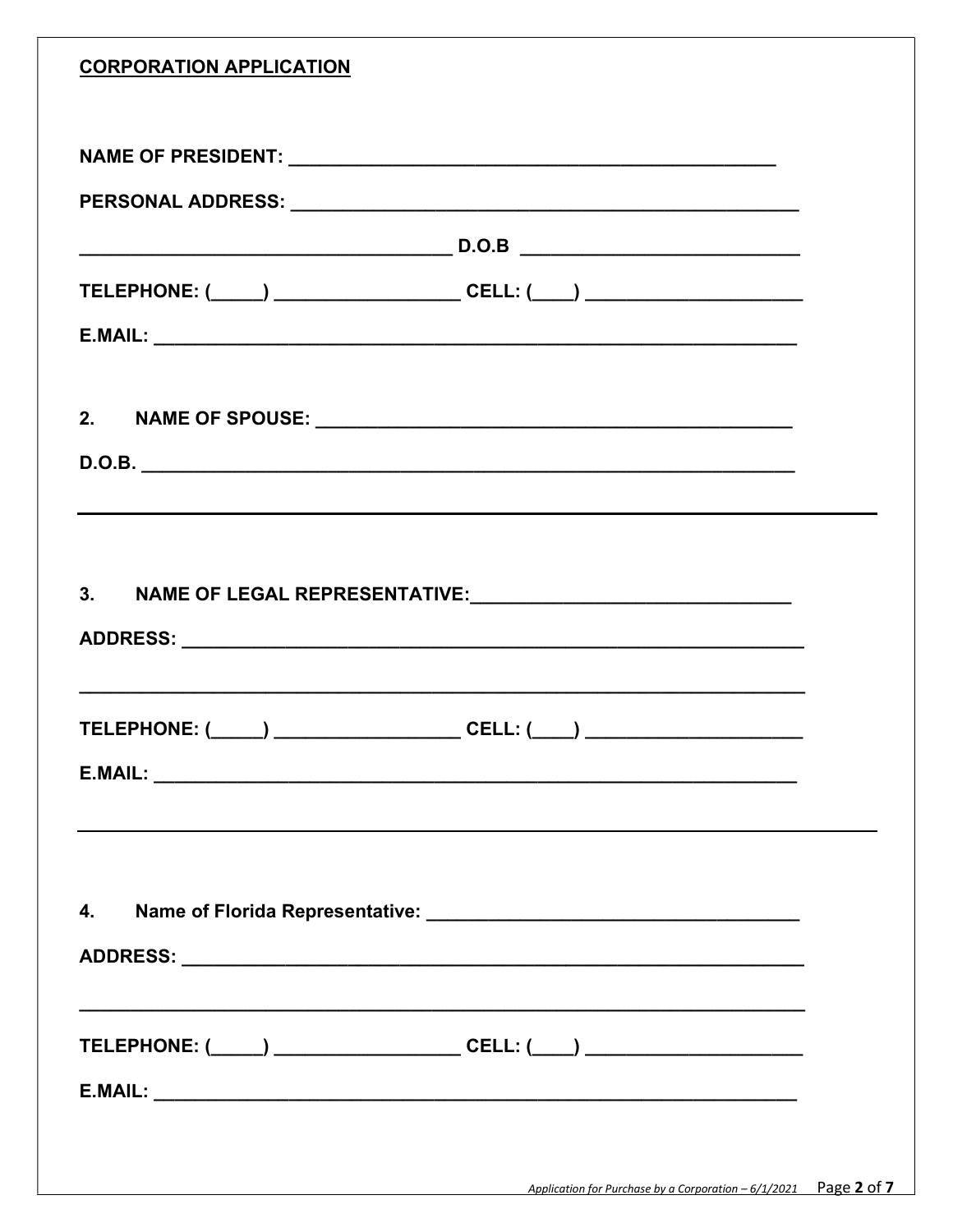### PRINCIPALS' PERSONAL INFORMATION

### **CHILDREN:**

| <b>NAME</b>                                                     | <b>AGE</b> | <b>ADDRESS</b> |              |
|-----------------------------------------------------------------|------------|----------------|--------------|
|                                                                 |            |                |              |
|                                                                 |            |                |              |
|                                                                 |            |                |              |
|                                                                 |            |                |              |
| <b>GRAND CHILDREN:</b>                                          |            |                |              |
| <b>NAME</b>                                                     | <b>AGE</b> | <b>ADDRESS</b> |              |
|                                                                 |            |                |              |
|                                                                 |            |                |              |
| PERSONAL REFERENCES: These people should not be related to you. |            |                |              |
| NAME:                                                           |            | <b>ADDRESS</b> | <b>PHONE</b> |
|                                                                 |            |                |              |
|                                                                 |            |                |              |
|                                                                 |            |                |              |
|                                                                 |            |                |              |
| PRIMARY CONTACT IN EMERGENCY:                                   |            |                |              |
|                                                                 |            |                |              |
|                                                                 |            |                |              |
|                                                                 |            |                |              |
| $E-MAIL:$                                                       |            |                |              |
|                                                                 |            |                |              |
|                                                                 |            |                |              |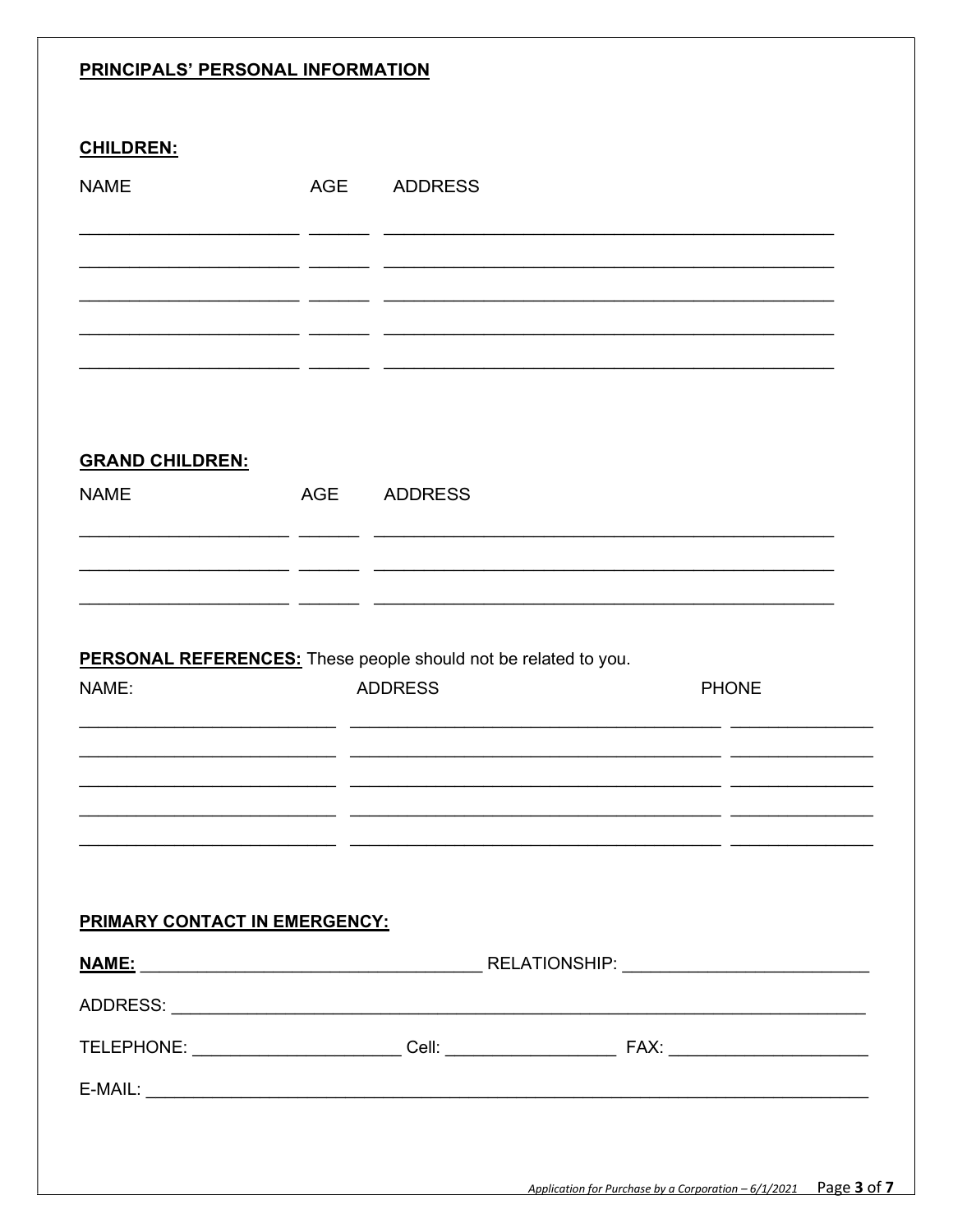| <b>VEHICLE INFORMATION:</b> Please note that Trucks; Motorcycles; Scooters; Commercial Vehicles;<br>Mobile Homes; Campers; Recreational Vehicles (RV); are not allowed to park in Las Vistas.<br>List of vehicles that you will park on Las Vistas property (Up to a maximum of 2 Allowed): _________<br>Vehicle #1:<br>Make: ____________________ Model ___________________Year ___________ Color ________________<br>Vehicle #2:<br>Make ___________________ Model _________________ Year ____________ Color _____________<br>I recognize that all the information herein is true and accurate and, in witness thereof, I sign on this date: D<br>/ M ___ / Y _______, in (city) ________________________, in (St. or Prov.) _________<br>Witness<br>Purchaser<br><b>AUTHORIZATION:</b> To any party who may be contacted by the Las Vistas In Inverrary Condominium Association Inc., its<br>representative or attorneys. I (we) hereby waive any privileges I (we) may have with respect to the said information in reference to the<br>aforesaid parties.<br>I (we) authorize you to release all information that the aforesaid parties may request concerning my references in, banking and credit;<br>personal history; employment; residence; and others, in connection with the application I (we) have submitted for the purchase of a<br>condominium Property<br>AS WITNESS THEREOF, I (we) have signed on this M _____ D _____ Y _______<br><b>APPLICANT'S SIGNATURE</b><br><b>WITNESS' SIGNATURE</b><br>PRINT NAME<br>PRINT NAME | <b>PROPOSED OCCUPANTS:</b> |  |  |  |  |  |
|-----------------------------------------------------------------------------------------------------------------------------------------------------------------------------------------------------------------------------------------------------------------------------------------------------------------------------------------------------------------------------------------------------------------------------------------------------------------------------------------------------------------------------------------------------------------------------------------------------------------------------------------------------------------------------------------------------------------------------------------------------------------------------------------------------------------------------------------------------------------------------------------------------------------------------------------------------------------------------------------------------------------------------------------------------------------------------------------------------------------------------------------------------------------------------------------------------------------------------------------------------------------------------------------------------------------------------------------------------------------------------------------------------------------------------------------------------------------------------------------------------------------------------------------------|----------------------------|--|--|--|--|--|
|                                                                                                                                                                                                                                                                                                                                                                                                                                                                                                                                                                                                                                                                                                                                                                                                                                                                                                                                                                                                                                                                                                                                                                                                                                                                                                                                                                                                                                                                                                                                               |                            |  |  |  |  |  |
|                                                                                                                                                                                                                                                                                                                                                                                                                                                                                                                                                                                                                                                                                                                                                                                                                                                                                                                                                                                                                                                                                                                                                                                                                                                                                                                                                                                                                                                                                                                                               |                            |  |  |  |  |  |
|                                                                                                                                                                                                                                                                                                                                                                                                                                                                                                                                                                                                                                                                                                                                                                                                                                                                                                                                                                                                                                                                                                                                                                                                                                                                                                                                                                                                                                                                                                                                               |                            |  |  |  |  |  |
|                                                                                                                                                                                                                                                                                                                                                                                                                                                                                                                                                                                                                                                                                                                                                                                                                                                                                                                                                                                                                                                                                                                                                                                                                                                                                                                                                                                                                                                                                                                                               |                            |  |  |  |  |  |
|                                                                                                                                                                                                                                                                                                                                                                                                                                                                                                                                                                                                                                                                                                                                                                                                                                                                                                                                                                                                                                                                                                                                                                                                                                                                                                                                                                                                                                                                                                                                               |                            |  |  |  |  |  |
|                                                                                                                                                                                                                                                                                                                                                                                                                                                                                                                                                                                                                                                                                                                                                                                                                                                                                                                                                                                                                                                                                                                                                                                                                                                                                                                                                                                                                                                                                                                                               |                            |  |  |  |  |  |
|                                                                                                                                                                                                                                                                                                                                                                                                                                                                                                                                                                                                                                                                                                                                                                                                                                                                                                                                                                                                                                                                                                                                                                                                                                                                                                                                                                                                                                                                                                                                               |                            |  |  |  |  |  |
|                                                                                                                                                                                                                                                                                                                                                                                                                                                                                                                                                                                                                                                                                                                                                                                                                                                                                                                                                                                                                                                                                                                                                                                                                                                                                                                                                                                                                                                                                                                                               |                            |  |  |  |  |  |
|                                                                                                                                                                                                                                                                                                                                                                                                                                                                                                                                                                                                                                                                                                                                                                                                                                                                                                                                                                                                                                                                                                                                                                                                                                                                                                                                                                                                                                                                                                                                               |                            |  |  |  |  |  |
|                                                                                                                                                                                                                                                                                                                                                                                                                                                                                                                                                                                                                                                                                                                                                                                                                                                                                                                                                                                                                                                                                                                                                                                                                                                                                                                                                                                                                                                                                                                                               |                            |  |  |  |  |  |
|                                                                                                                                                                                                                                                                                                                                                                                                                                                                                                                                                                                                                                                                                                                                                                                                                                                                                                                                                                                                                                                                                                                                                                                                                                                                                                                                                                                                                                                                                                                                               |                            |  |  |  |  |  |
|                                                                                                                                                                                                                                                                                                                                                                                                                                                                                                                                                                                                                                                                                                                                                                                                                                                                                                                                                                                                                                                                                                                                                                                                                                                                                                                                                                                                                                                                                                                                               |                            |  |  |  |  |  |
|                                                                                                                                                                                                                                                                                                                                                                                                                                                                                                                                                                                                                                                                                                                                                                                                                                                                                                                                                                                                                                                                                                                                                                                                                                                                                                                                                                                                                                                                                                                                               |                            |  |  |  |  |  |
|                                                                                                                                                                                                                                                                                                                                                                                                                                                                                                                                                                                                                                                                                                                                                                                                                                                                                                                                                                                                                                                                                                                                                                                                                                                                                                                                                                                                                                                                                                                                               |                            |  |  |  |  |  |
|                                                                                                                                                                                                                                                                                                                                                                                                                                                                                                                                                                                                                                                                                                                                                                                                                                                                                                                                                                                                                                                                                                                                                                                                                                                                                                                                                                                                                                                                                                                                               |                            |  |  |  |  |  |
|                                                                                                                                                                                                                                                                                                                                                                                                                                                                                                                                                                                                                                                                                                                                                                                                                                                                                                                                                                                                                                                                                                                                                                                                                                                                                                                                                                                                                                                                                                                                               |                            |  |  |  |  |  |
|                                                                                                                                                                                                                                                                                                                                                                                                                                                                                                                                                                                                                                                                                                                                                                                                                                                                                                                                                                                                                                                                                                                                                                                                                                                                                                                                                                                                                                                                                                                                               |                            |  |  |  |  |  |
|                                                                                                                                                                                                                                                                                                                                                                                                                                                                                                                                                                                                                                                                                                                                                                                                                                                                                                                                                                                                                                                                                                                                                                                                                                                                                                                                                                                                                                                                                                                                               |                            |  |  |  |  |  |
|                                                                                                                                                                                                                                                                                                                                                                                                                                                                                                                                                                                                                                                                                                                                                                                                                                                                                                                                                                                                                                                                                                                                                                                                                                                                                                                                                                                                                                                                                                                                               |                            |  |  |  |  |  |
|                                                                                                                                                                                                                                                                                                                                                                                                                                                                                                                                                                                                                                                                                                                                                                                                                                                                                                                                                                                                                                                                                                                                                                                                                                                                                                                                                                                                                                                                                                                                               |                            |  |  |  |  |  |
|                                                                                                                                                                                                                                                                                                                                                                                                                                                                                                                                                                                                                                                                                                                                                                                                                                                                                                                                                                                                                                                                                                                                                                                                                                                                                                                                                                                                                                                                                                                                               |                            |  |  |  |  |  |
|                                                                                                                                                                                                                                                                                                                                                                                                                                                                                                                                                                                                                                                                                                                                                                                                                                                                                                                                                                                                                                                                                                                                                                                                                                                                                                                                                                                                                                                                                                                                               |                            |  |  |  |  |  |
|                                                                                                                                                                                                                                                                                                                                                                                                                                                                                                                                                                                                                                                                                                                                                                                                                                                                                                                                                                                                                                                                                                                                                                                                                                                                                                                                                                                                                                                                                                                                               |                            |  |  |  |  |  |
|                                                                                                                                                                                                                                                                                                                                                                                                                                                                                                                                                                                                                                                                                                                                                                                                                                                                                                                                                                                                                                                                                                                                                                                                                                                                                                                                                                                                                                                                                                                                               |                            |  |  |  |  |  |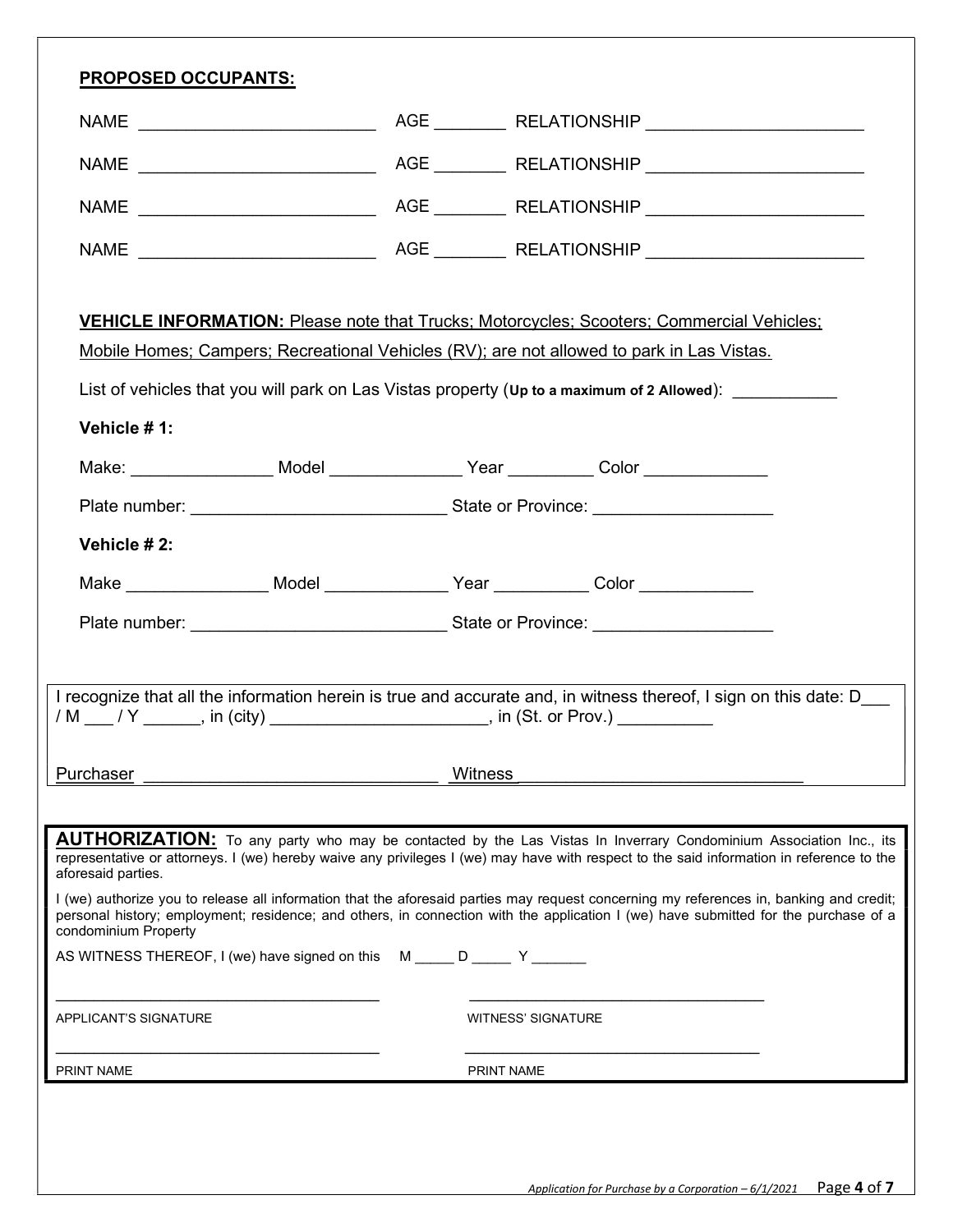

### LAS VISTAS IN INVERRARY CONDOMINIUM ASSOCIATION INC.

# CODICIL

### TO THE APPLICATION FOR THE PURCHASE OF A UNIT

### IMPORTANT INSTRUCTIONS AND REQUIREMENTS

## To be Signed by all Applicants

Building and unit to be purchased: \_\_\_\_\_\_\_\_\_\_

This application must be submitted no later than thirty (30) days prior to the regular meeting of the Board of Directors, which is held on the third  $(3<sup>rd</sup>)$  Monday of each month.

The present application must obtain the approval of the Association via the Association's ''Certificate of Approval'' before the actual sale can be finalized.

NO OCCUPANCY OF THE UNIT BY THE POTENTIAL BUYER IS PERMITTED UNTIL AFTER THE SALE HAS BEEN FINALIZED.

### INSTRUCTIONS:

- **1.** All items of this application must be completed by the proposed buyer. Any unanswered question or incomplete answer may cause this application to be returned to the buyer without being processed or approved. (N/A or a required detail left blank will not be acceptable).
- **2.** A true copy of the sales contract (or offer to purchase) must be attached to the application.
- **3.** The sales contract must clearly specify that a cash payment of no less than twenty percent (20%) of the total sale price will be made by the purchaser before closing can take place.
- **4.** The sales contract must also clearly indicate if there is to be a mortgage loan obtained by the purchaser, and if so, the mortgagee's firm commitment letter must be submitted with this application, stating the loan amount, and all other pertinent information.
- **5.** A non-refundable processing fee of one hundred fifty US dollars (\$150.00) must accompany this application. (Only one \$150 fee per purchase.) A \$150 Transfer Fee is also due at closing and all checks must be made payable to the Las Vistas in Inverrary Condominium Association Inc.
- **6.** All applicants must make themselves available for a personal interview prior to approval of this application.
- **7.** Las Vistas Condominium is an adult community where at least one (1) occupant who is a titled owner or genuine tenant must be fifty-five (55) years of age or older. Any other titled owner or genuine tenant may also occupy the apartment if he (she) is at least fifty (50) years of age or older. All other occupants must satisfy the rules concerning children, guests, or visitors.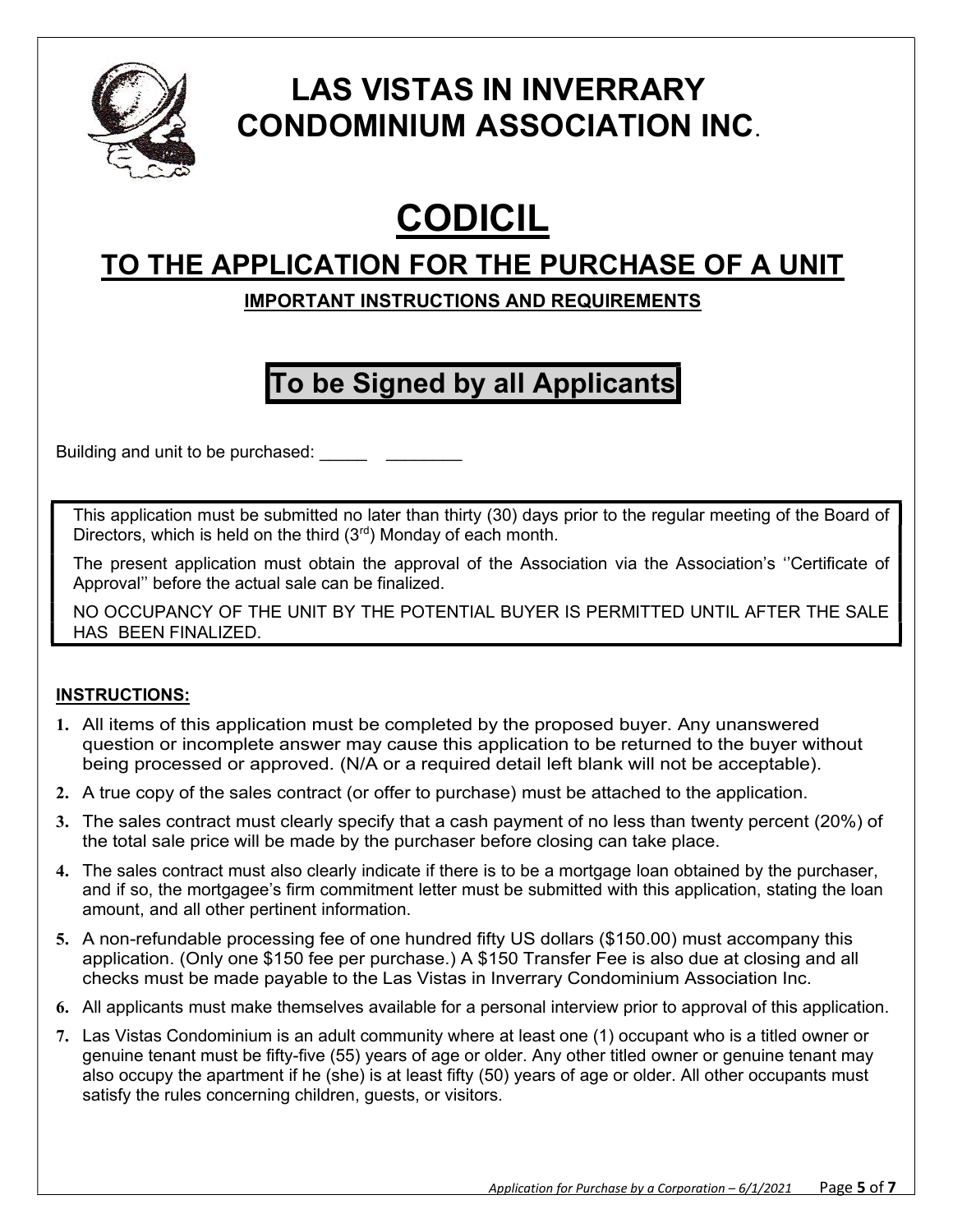MANDATORY REQUIREMENTS: The following must accompany this application: `

|                                                                            | Office use only.<br>Check if supplied. |
|----------------------------------------------------------------------------|----------------------------------------|
| a) Picture identification for each owner and/or occupant, showing D.O.B.   |                                        |
| b) Photo of all vehicles that may be parked on the property of Las Vistas. |                                        |
| Copy of Offer to Purchase or Sales Contract. (See 3 and 4 above)<br>C)     |                                        |
| d) \$150.00 Application processing fee.                                    |                                        |
| Security deposit of \$<br>equal to 6<br>e)<br>month's maintenance fees     |                                        |

### SECURITY DEPOSIT:

8. At the time of the personal interview before approval can be obtained, the new buyer must give the Association a check of an amount equal to six (6) months of maintenance assessment which will be kept by the Association as a security deposit and bear interest. Such deposit shall remain in the Association's account for a minimum of eighteen (18) months, at which time the amount of that deposit, including accrued interest, shall be returned to the new owner, provided that all maintenance payments have been timely remitted to the Association, as defined in the bylaws, as they were amended from time to time, and/or as defined at the time of imposition of a special assessment. Any and late payment, that generated the imposition of late fees and/or interest by the association, shall delay the remittance of the owner's deposit by an extra six (6) months.

No part of that deposit may be used to cover monthly payments for maintenance or payments of special assessments, but it shall be used by the Association to reduce the owner's debt in case the Association must undertake foreclosing procedures. Should such a situation arise, the owner herein agrees to forfeit the security deposit and accrued interest as compensation for the Association's recovery expenses and/or damages suffered, notwithstanding any other late fees, interest and/or legal fees and costs charged to the owner's account.

### CAVEATS:

- 9. The potential purchaser has the responsibility of obtaining from the seller (current owner) an up-to-date copy of the Declaration of Condominium for the unit concerned, the Articles of Incorporation, the Bylaws and the document entitled Rules and Regulations. In addition, the seller must provide all the keys required for the unit itself, the locker room the community (card) rooms, the Clubhouse and Pool Cabanas, together with the key to the pedestrian gates of the perimeter fence of the property. The cost for obtaining duplicates of any of those from the Association shall be borne by the new owner according to the tariff set in the Rules and Regulations of the Association.
- 10. The new owner cannot rent out the unit or any part of it before one year from the date of purchase.
- 11. A unit cannot be rented out for a period of less than two (2) consecutive months and not more often that two (2) times per calendar year.

The Association's insurance policy does not cover your personal belongings or furniture. Generally, hazard policies taken out by an association will not cover furniture; floor, wall, and ceiling coverings; electrical fixtures; appliances; air conditioning or heating equipment; water heaters; water filters; built-in-cabinets and countertops; window treatments, including curtains, drapes, blinds and hardware.

Because of the above, all unit owners are encouraged to buy an insurance policy that will cover such apartment contents and also provide liability coverage.

#### BEFORE MOVING IN:

12. If an elevator is to be used when moving the contents of an apartment (furniture; appliances, crates or other